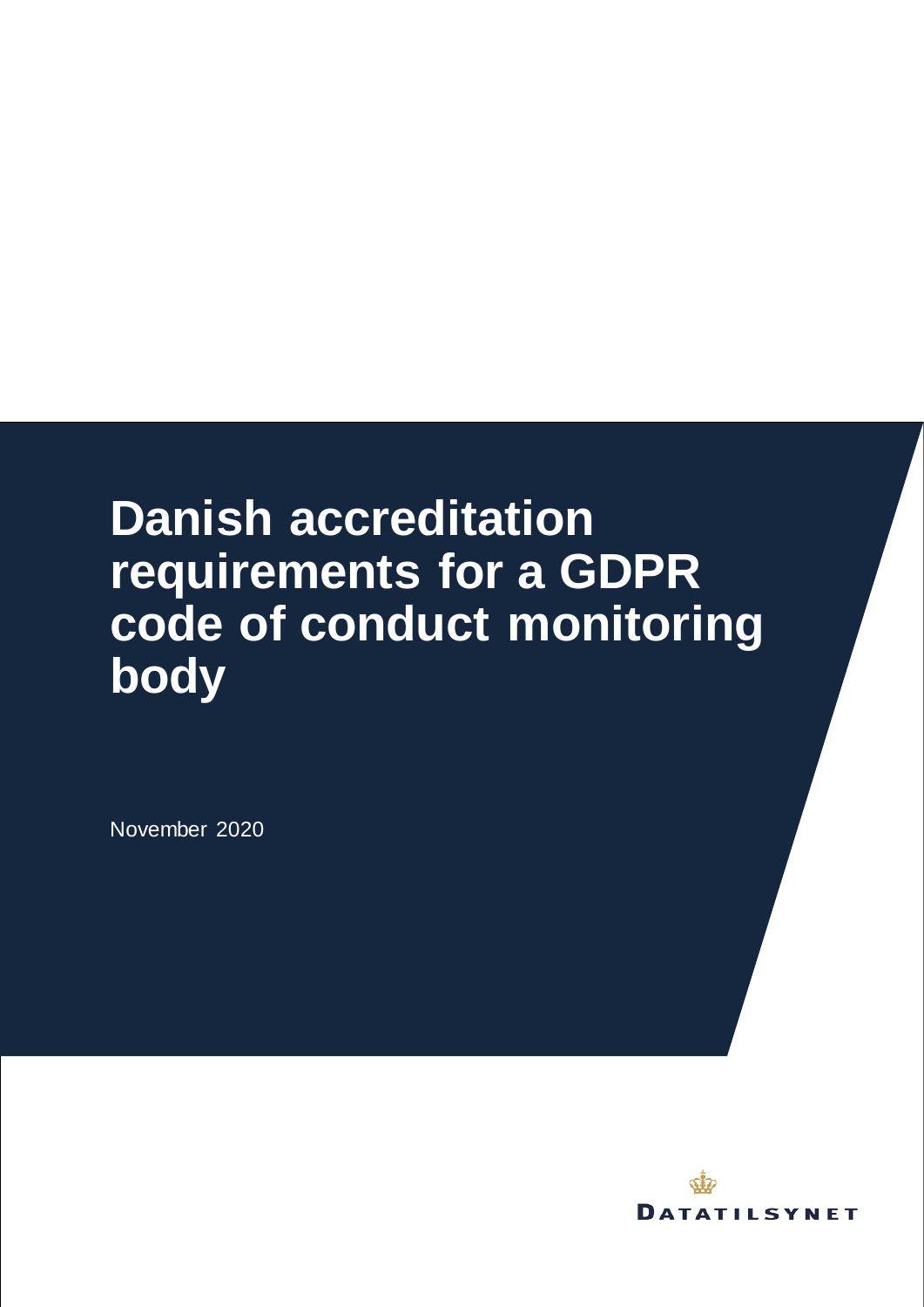### **Content**

|     | <b>Introduction</b>                          | $\overline{\mathbf{3}}$ |
|-----|----------------------------------------------|-------------------------|
| 1.  | Independence                                 | 5                       |
| 1.1 | Legal and decision-making procedures         | 5                       |
| 1.2 | <b>Financial resources</b>                   | 6                       |
| 1.3 | Organizational resources and structure       | $\overline{7}$          |
| 1.4 | Accountability                               | 8                       |
| 2.  | <b>Conflict of interest</b>                  | 9                       |
| 3.  | <b>Expertise</b>                             | 11                      |
| 4.  | <b>Established procedures and structures</b> | 12                      |
| 5.  | <b>Transparent complaints handling</b>       | 14                      |
| 6.  | <b>Communication with the Danish DPA</b>     | 16                      |
| 7.  | <b>Code review mechanisms</b>                | 17                      |
| 8.  | <b>Legal status</b>                          | 18                      |
| 9.  | Subcontracting                               | 20                      |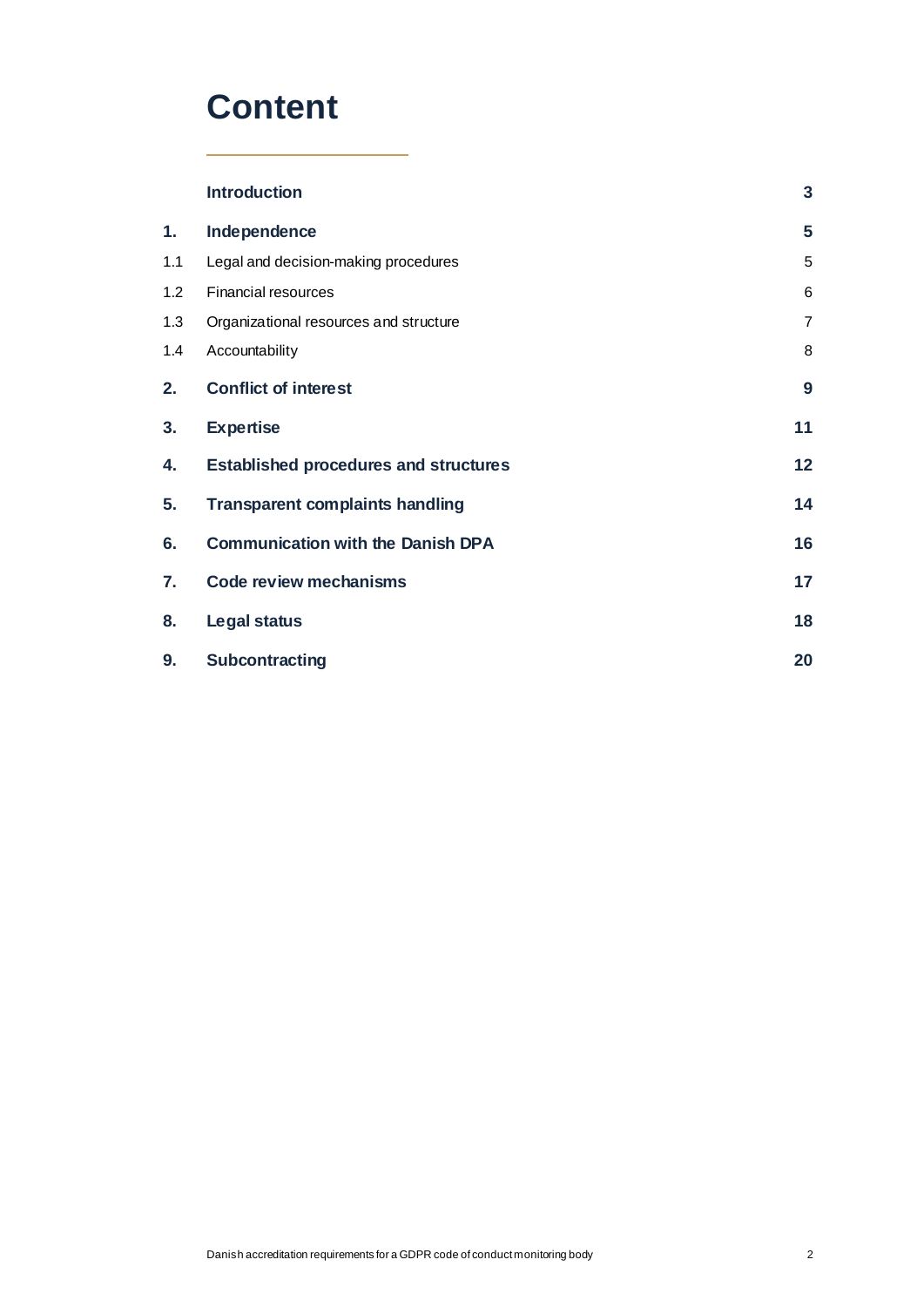### <span id="page-2-0"></span>**Introduction**

In accordance with Article 41 (1) of the GDPR and the European Data Protection Board Guidelines No. 01/2019 on Codes of Conducts and Monitoring Bodies under Regulation 2016/679 (hereinafter referred to as the EDPB Guidelines), national and transnational codes of conduct have to be monitored by a monitoring body that is accredited by the competent supervisory authority (hereinafter referred to as the Danish DPA). According to Article 41 (6) of the GDPR, an accredited monitoring body is not necessary for processing carried out by public authorities and bodies.

The monitoring body can be either external or internal to the code owner. Examples of internal monitoring bodies could be an internal department within the code owner. Article 41 (2) of the GDPR sets out a number of requirements which the proposed monitoring body must meet in order to gain accreditation. Monitoring bodies must:

- Demonstrate independence and expertise in relation to the subject matter of the code;
- Demonstrate established procedures which allow it to assess the eligibility of controllers and processors concerned to apply the code, to monitor their compliance with its provisions and to periodically review its operation;
- Demonstrate established procedures and structures to handle complaints about infringements of the code or the manner in which the code has been, or is being, implemented by a controller or processor, and to make those procedures and structures transparent to data subjects and the public; and
- Demonstrate to the satisfaction of the competent supervisory authority that its tasks and duties do not result in a conflict of interests.

The EDPB Guidelines provides an important practical guidance and interpretative assistance in relation to the application of Article 41 (2) of the GDPR. The EDPB guidelines outlines the accreditation requirements in Article 41 (2) into the following eight categories:

- Independence
- Conflict of interest
- **Expertise**
- Established procedures and structures
- Transparent complaints handling
- Communication with the competent supervisory authority
- Review Mechanisms
- Legal status

The requirements listed in this document are based on the requirements of Article 41 (2) of the GDPR and the requirements set out in section 12 of the EDPB guidelines and follows the structure of the guidelines.

As set out in Article 41 (3) of the GDPR it is a requirement for the Danish DPA to submit the draft criteria for accreditation of a monitoring body to the European Data Protection Board (EDPB) and according to Article 57 (1)(p) the Danish DPA must publish these criteria.

#### **Application Requirements:**

To be accredited by the Danish DPA, the monitoring body has to fulfill all the accreditation requirements set out in this document.

The requirements shall apply to the monitoring body, regardless of whether it is an internal or external monitoring body, unless otherwise specified.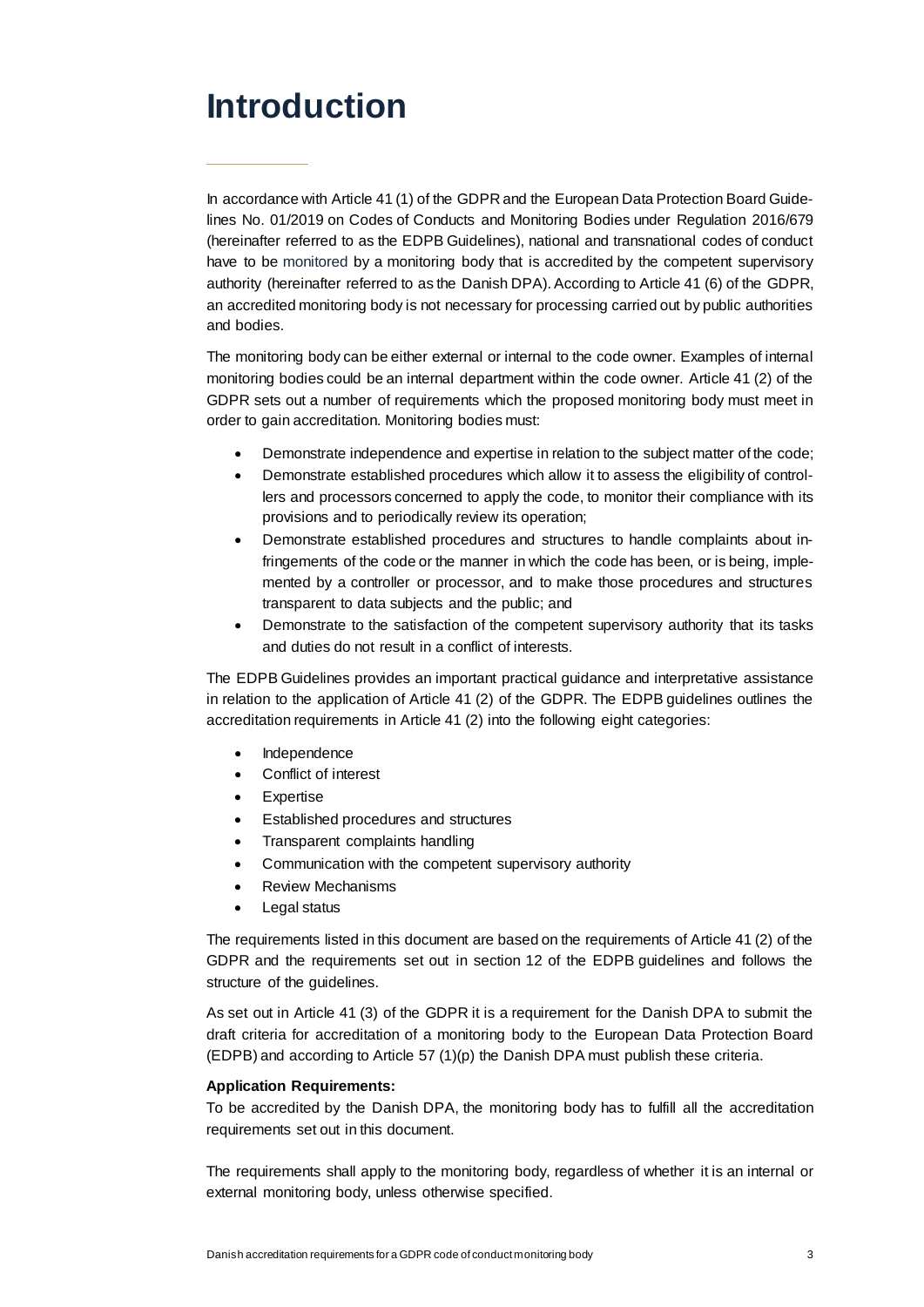Accreditation as a monitoring body is only possible in relation to the subject matter of one or more specific codes of conduct cf. Article 41 (1) of the GDPR.

The accreditation as a monitoring body shall be based on a written application to the Danish DPA. The application shall contain proof of fulfilment of the requirements by submitting relevant documents, certificates etc. as set out in these requirements.

An appplication must be submitted in Danish or English.

The application of the accreditation requirements for monitoring bodies shall take into account the specificities of each sector's processing.

#### **Accreditation Application:**

The application shall as a minimum include the following information

- 1. Information identifying the applicant, i.e. identification numbers such as Company Registration Number etc.
- 2. The applicant's residence or registered office, which in either case shall be placed in the EEA.
- 3. Contact information to be used for any communication in relation to the accreditation application.
- 4. Specification of the type of monitoring body (i.e., whether it is internal or external).
- 5. Specification of the code of conduct in for which accreditation is being sought.
- 6. The national or transnational scope of application of the code of conduct.

Further documentation requirements are included in each of the accreditation requirements.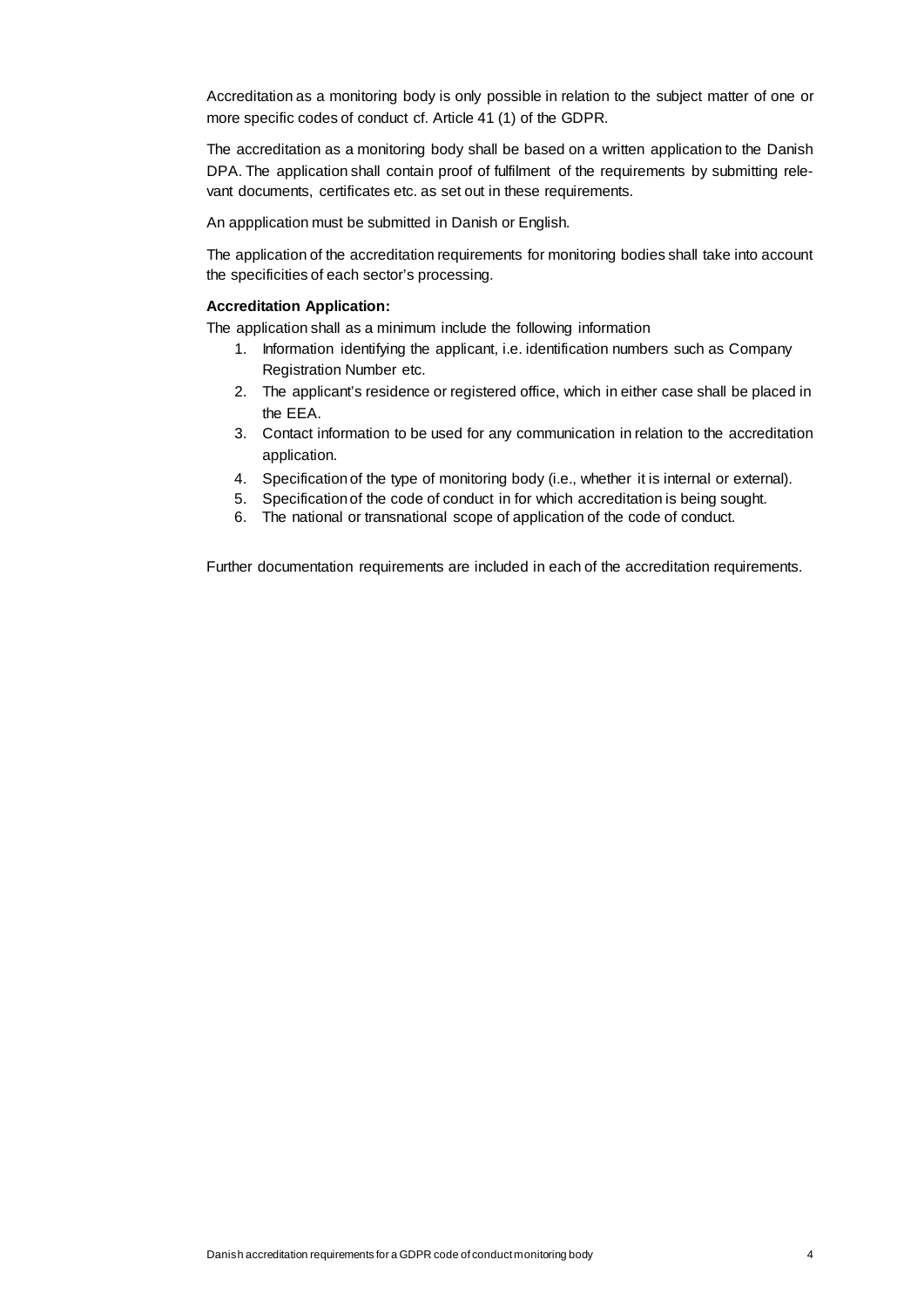# <span id="page-4-0"></span>**1. Independence**

The monitoring body shall be appropriately independent.

Independence for a monitoring body can be understood as a series of formal rules and procedures for the appointment, terms of reference and operation of the monitoring body. These rules and procedures will allow the monitoring body to perform the monitoring of compliance with a code of conduct in complete autonomy, without being influenced directly or indirectly, nor subject to any form of pressure that might affect its decisions.

This means that a monitoring body shall not be in a position to receive any instructions regarding the exercise of its task from code members, the profession, industry or sector to which the code applies, or from the code owner itself. In other words, rules and procedures have to be established to ensure that the monitoring body acts autonomously and without any pressure from the code members, the profession, industry or sector to which the code applies or from the owner or the code. When the monitoring body is internal, particular focus must be made on the monitoring body's ability to act independently.

Independence must be demonstrated within four main areas:

- Legal and decision-making procedures
- Financial resources
- Organizational resources and structure
- Accountability

The requirements for these areas are set out below.

#### <span id="page-4-1"></span>1.1 Legal and decision-making procedures

- 1.1.1. The monitoring body must be appropriately independent in relation to the code members, the profession, industry or sector to which the code applies and the code owner itself, particularly with regard to any legal and economic link that may exist between the monitoring body and the code owner or the code members. The decision-making procedure set out by a monitoring body must preserve its autonomy and independence
- 1.1.2. The monitoring body must act independently in its choice and application of its actions and sanctions against a controller or processor adhering to the code.
- 1.1.3. The duration or expiration of the mandate of the monitoring body must be regulated in such a way to prevent overdependence on a renewal or fear of losing the appointment, to an extent that adversely effects the independence in carrying out the monitoring activities by the monitoring body.
- 1.1.4. The monitoring body shall not provide any services to code members or the code owner that would adversely affect its independence.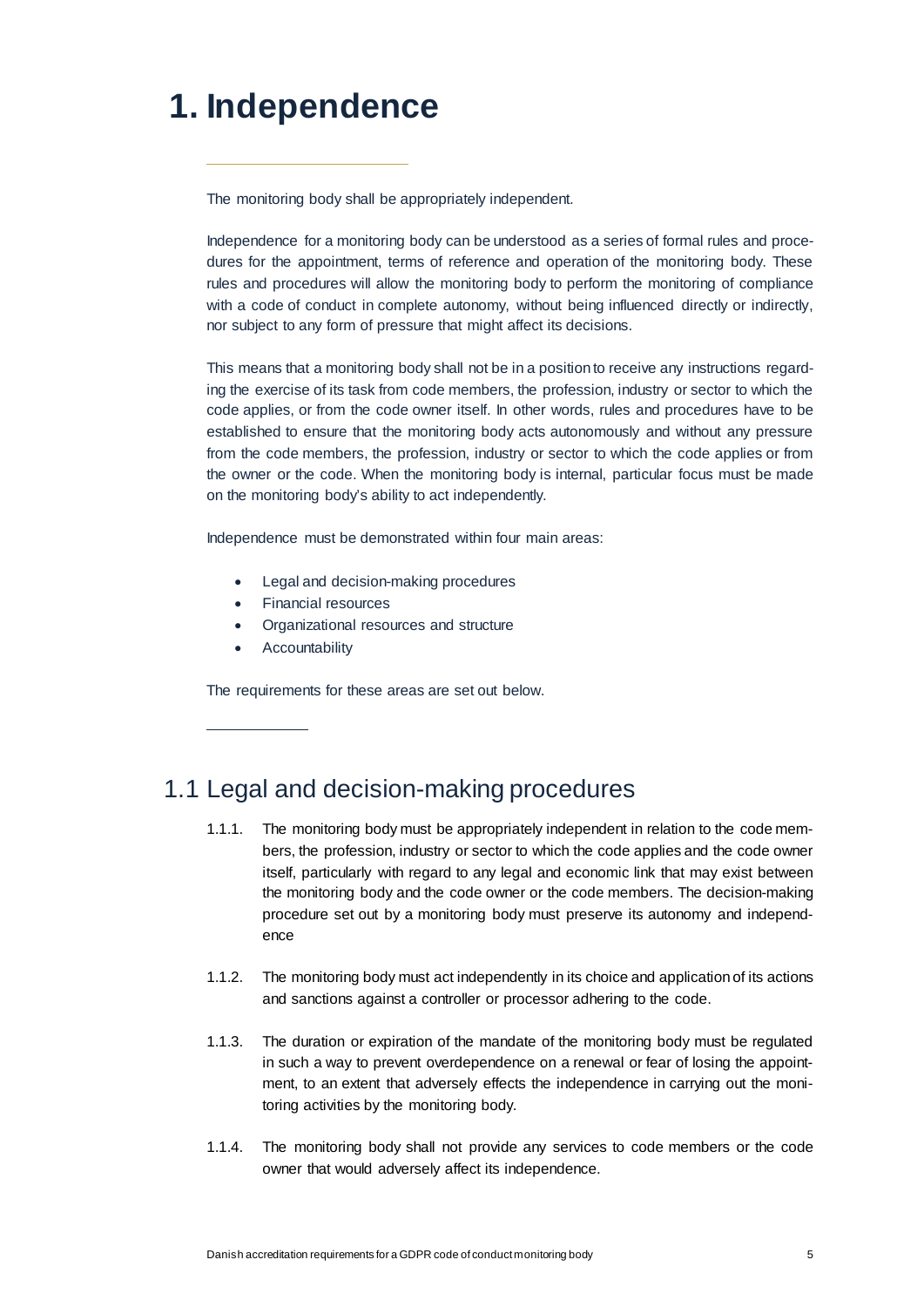1.1.5. The monitoring body shall provide evidence during the application process that the body and its personnel can act independently and without undue pressure.

> The evidence of the monitoring body's independency in relation to legal and decision-making procedures may be demonstrated by:

- a) Formal rules for appointment.
- b) Terms of reference and job descriptions.
- c) Documented recruitment processes for personnel.
- d) Information on persons in the monitoring body authorized to make decisions, which shows that there are no convergent interests with the entities to be monitored.
- e) A description of the beneficial owners of the code.
- f) Information on the regulation of the duration or expiration of the monitoring body.
- g) Evaluation and treatment of risks regarding independence.
- h) For internal monitoring bodies, a description of the operation of any committees, separate department or personnel that may be involved with the monitoring body, and prospective information barriers and separate reporting management structures for the organization or body (i.e. the code owner) and the monitoring body.

#### <span id="page-5-0"></span>1.2 Financial resources

- 1.2.1. The monitoring body must be appropriately financially independent. When ensuring the financial independence, the monitoring body must take into account the number, size and complexity of the code members (as monitored entities), the nature and scope of their activities (the subject of the code) and the risk(s) associated with the processing operation(s).
- 1.2.2. The monitoring body must be able to manage its budget and resources independently without any form of influence from the code owner and the code members.
- 1.2.3. The means by which the monitoring body obtains financial support (for example, a fee paid by the members of the code of conduct) must not adversely affect the independence of its task of monitoring compliance of a code.

For instance, the monitoring body will not be considered financially independent if the rules governing its financial support allow a code member, who is under investigation to stop its financial contributions to it, in order to avoid a potential sanction from the monitoring body.

1.2.4. The monitoring body shall demonstrate to the Danish DPA during the application process the means by which it obtains financial support for its monitoring role and explain how this does not compromise its independence.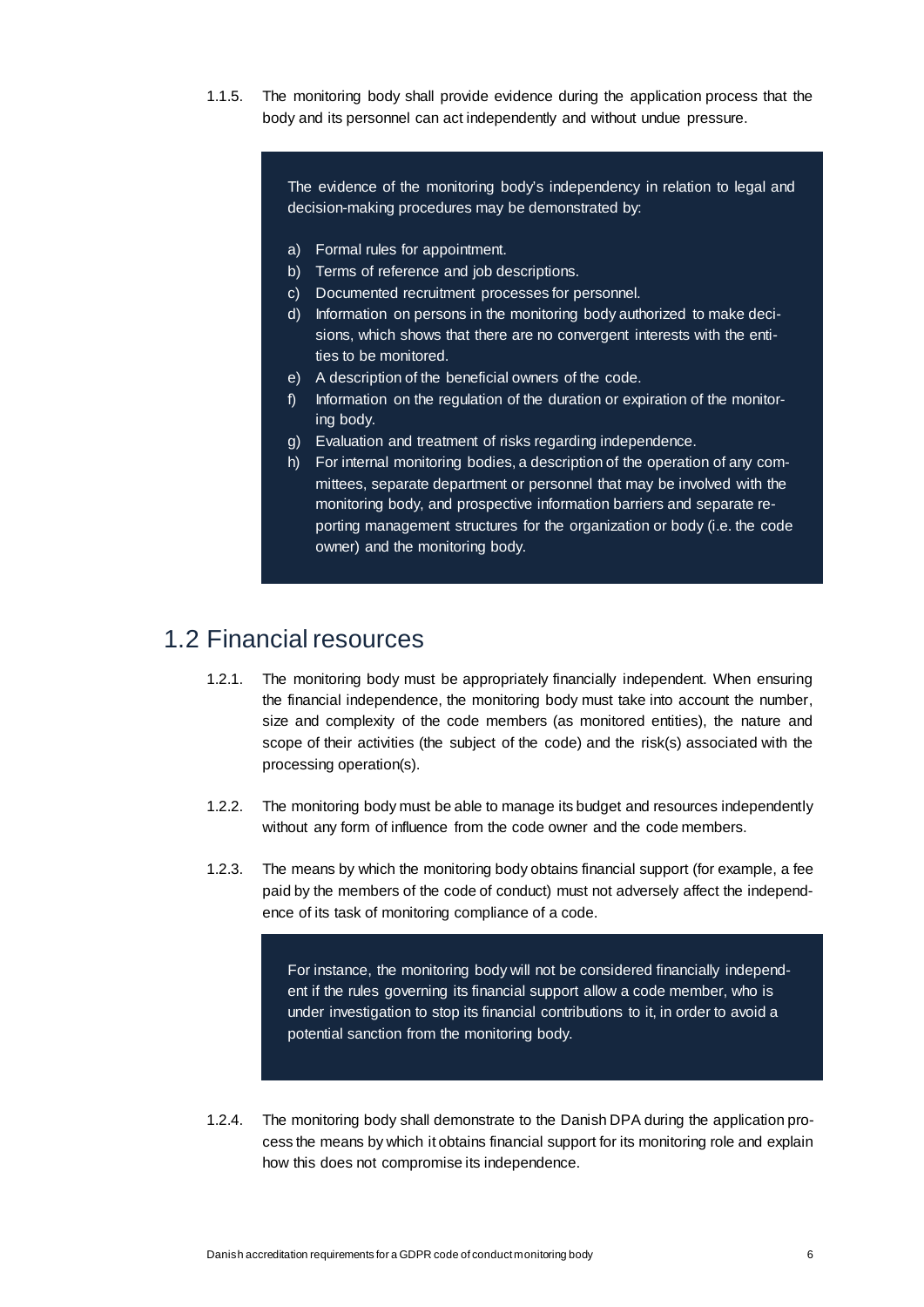#### <span id="page-6-0"></span>1.3 Organizational resources and structure

- 1.3.1. The monitoring body must be organized in a way that enables it to act independently from code owners and code members within the scope of the code in performing its tasks and exercising its powers.
- 1.3.2. The monitoring body must have the human and technical resources necessary for the effective performance of its tasks.
- 1.3.3. The monitoring body must be composed of an adequate and proportionate number of personnel so it is able to fully carry out the monitoring functions, reflecting the sector concerned and the risks of the processing activities addressed by the code of conduct.
- 1.3.4. The monitoring body shall be responsible and retain authority for its decisions regarding the monitoring activities.

The personnel of the monitoring body can be held responsible for their activity in accordance with Danish law.

1.3.5. When the monitoring body is internal, there must be separate personnel and management, accountability and function from other areas of the organization (i.e. the code owner). The internal monitoring body must be able to act free from instructions and shall be protected from any sort of sanctions or interference (whether direct or indirect) as a consequence of fulfilment of its task.

> Point 1.3.5. may be achieved by using effective organizational and information barriers and separate reporting management structures for the organization or body (i.e. the code owner) and the monitoring body.

1.3.6. The monitoring body shall demonstrate its organizational independence to the Danish DPA during the application process.

> The evidence of the monitoring bodies organizational independence may be provided by

- a) Identification of risks to its organizational independence and how it will remove or minimize such risks and use an appropriate mechanism for safeguarding impartiality.
- b) For internal monitoring bodies the set-up of the organization and information concerning its relationship to its larger entity (i.e, the code owner).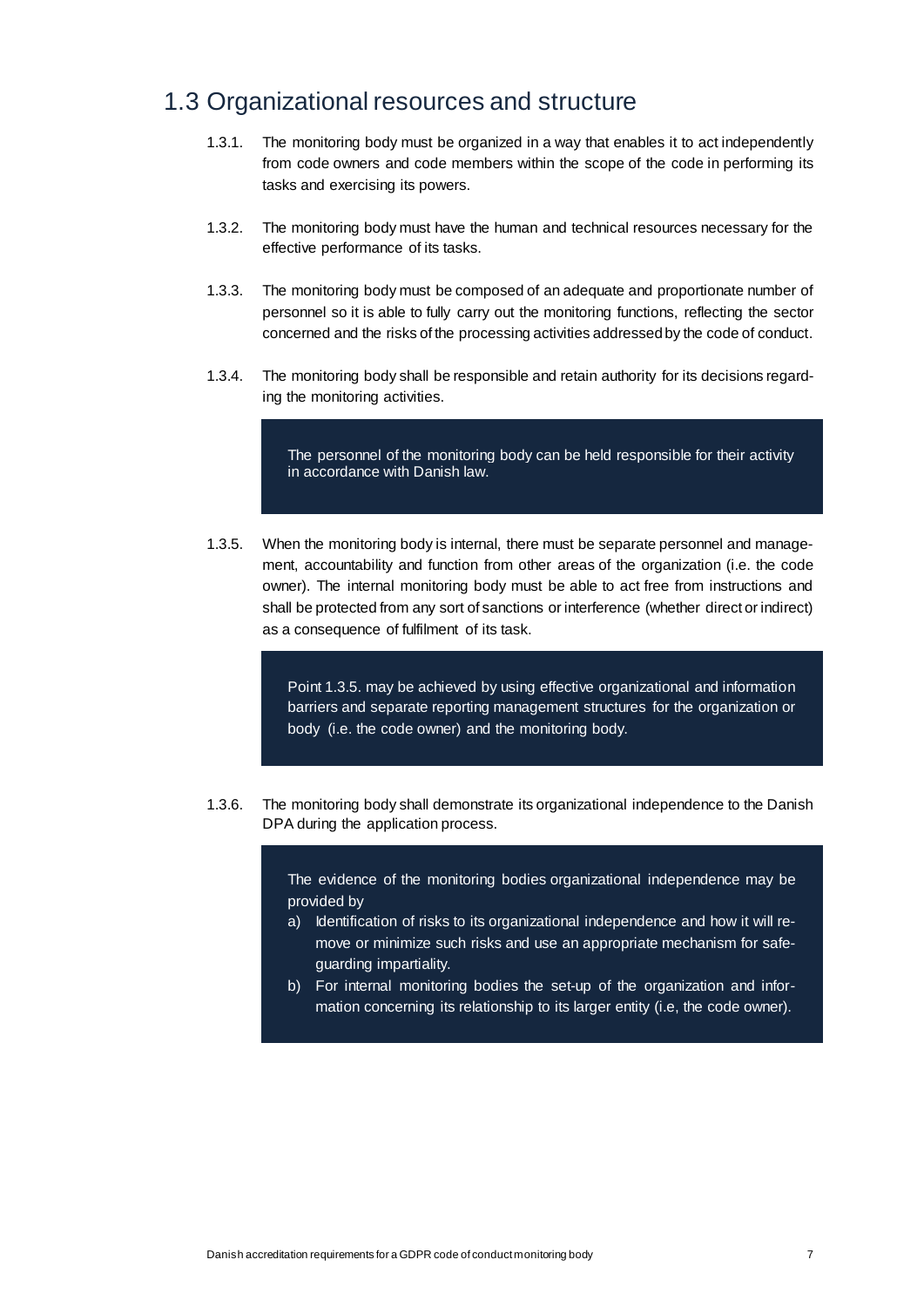#### <span id="page-7-0"></span>1.4 Accountability

1.4.1. The monitoring body must be able to demonstrate that it is accountable for its decisions and actions in order to be considered independent.

> Accountability of the monitoring body can be accomplished by setting out a framework for the roles, reporting procedures and its decision making process to ensure independence.

- 1.4.2. Any decisions made by the monitoring body related to its functions shall not be subject to approval by any other organization, including the code owner.
- 1.4.3. The monitoring body must provide evidence to the Danish DPA on its impartiality in relation to accountability during the application process.

Evidence of impartiality in relation to accountability could include, but is not limited to:

- a) Job descriptions.
- b) Management reports and training of personnel (i.e. policies to increase awareness among the personnel about the governance structures and the procedures in place).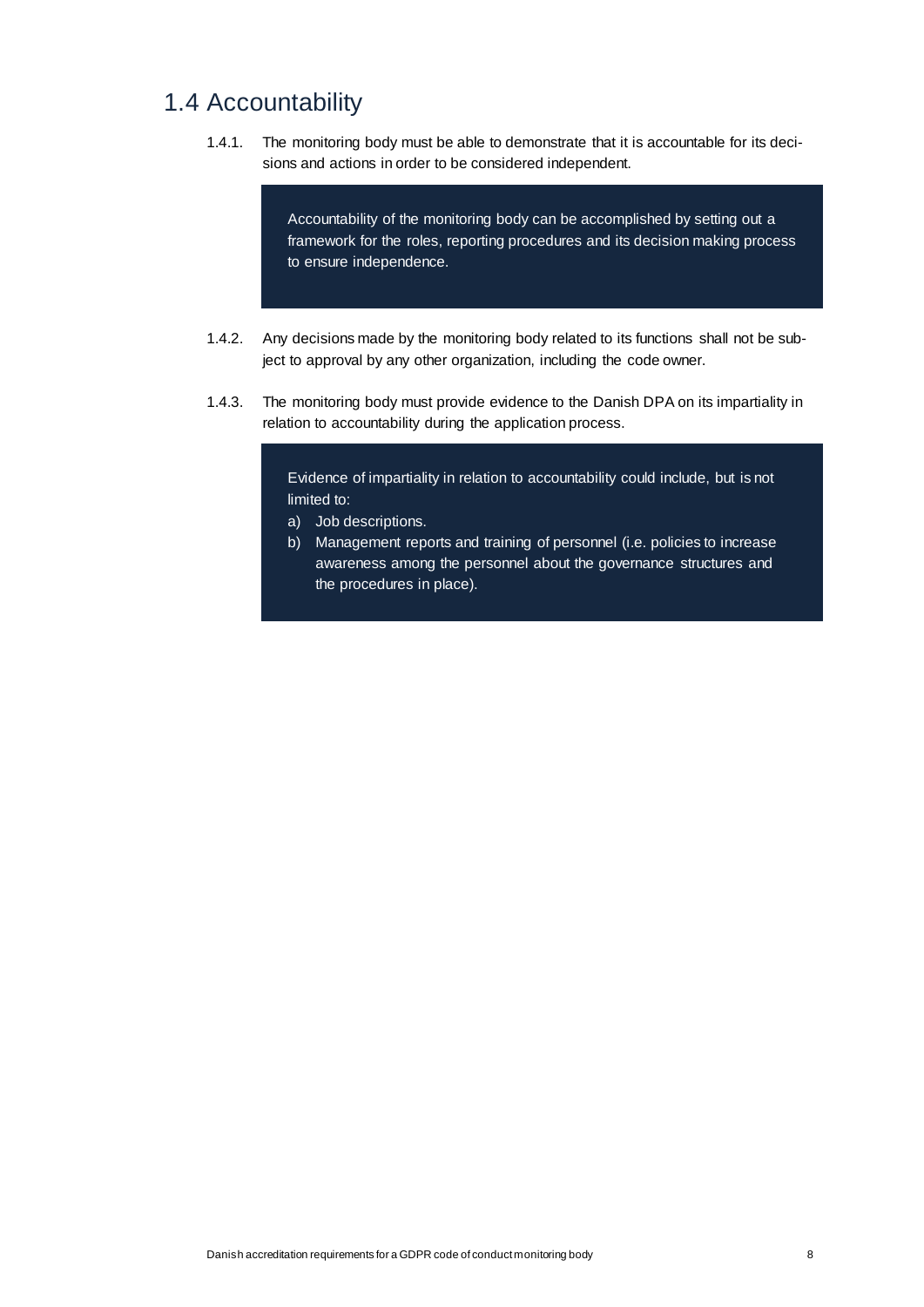### <span id="page-8-0"></span>**2. Conflict of interest**

Code owners will need to demonstrate that the exercise of the monitoring body's tasks and duties do not result in a conflict of interest. As such, it must be demonstrated that the monitoring body and its personnel will refrain from any action that is incompatible with its tasks and duties and that safeguards are put in place to ensure that it will not engage with an incompatible occupation.

The requirements below aim to ensure that the monitoring body can deliver its monitoring activities in an impartial manner, identifying situations that are likely to create a conflict of interests and taking steps to avoid them.

2.1. The monitoring body must have its own personnel that are chosen by the monitoring body or some other body independent of the code. The personnel shall be subject to the exclusive direction of the monitoring body only.

An example of personnel chosen by a body independent of the code, would be monitoring body personnel that have been recruited by an independent external company, which provides recruitment and human resources services.

- 2.2. The monitoring body must remain free from external influence, whether direct or indirect, and shall neither seek nor take instructions from any person, organization or association.
- 2.3. The monitoring body must be protected from any sort of sanctions or interference (whether direct or indirect) by the code owner, other relevant bodies or members of the code as a consequence of the fulfilment of its tasks.
- 2.4. The monitoring body must identify situations that are likely to create a conflict of interest (due to its personnel, its organization, its procedures, etc.) and provide internal procedures to deal with the effects of situations identified as being likely to create a conflict of interest. Such procedures will vary depending on the code.

An example of a conflict of interest would be monitoring body personnel investigating complaints against the organization that they work for, or have previously worked for.

Other examples of sources causing conflict of interests could be based on ownership, governance, management, personnel, shared resources, finances, contracts, outsourcing, training, marketing and payment of sales commission.

An example of a situation where there is not a conflict of interest would be services, which are purely administrative or organisational assistance or support activities.

2.5. In case of a conflict of interest of personnel, the personnel must declare their interest and the work shall be reallocated.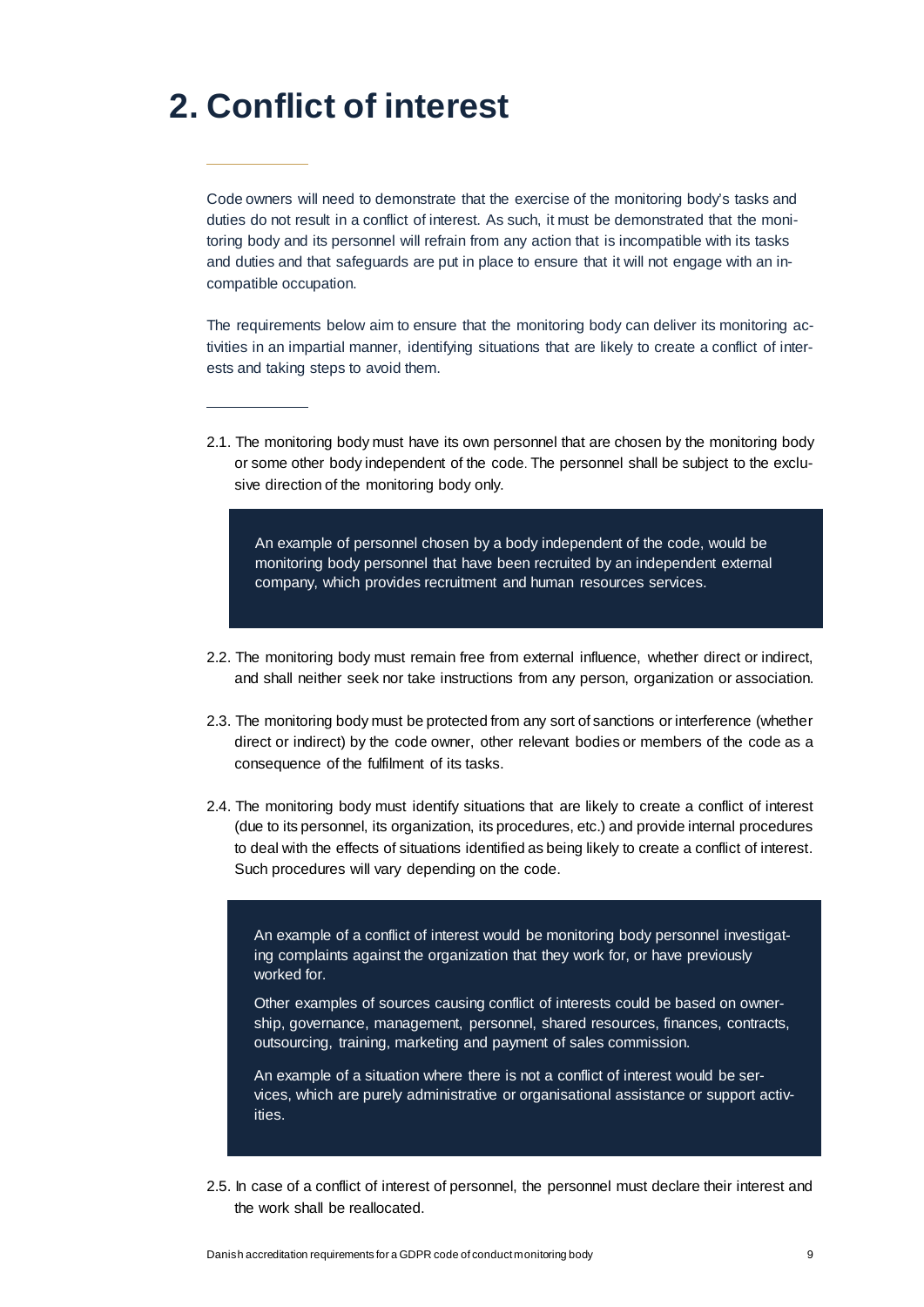- 2.6. The monitoring body shall identify and eliminate risks to its impartiality on an ongoing basis.
- 2.7. The monitoring body must perform awareness training of its personnel on situations likely to create a conflict of interest and the internal procedures to deal with those situations.
- 2.8. The monitoring body must provide information on its approach to conflicts of interests to the Danish DPA during the application process. The monitoring body's risk management approach (as required in 2.4) and associated procedures must be included in the application.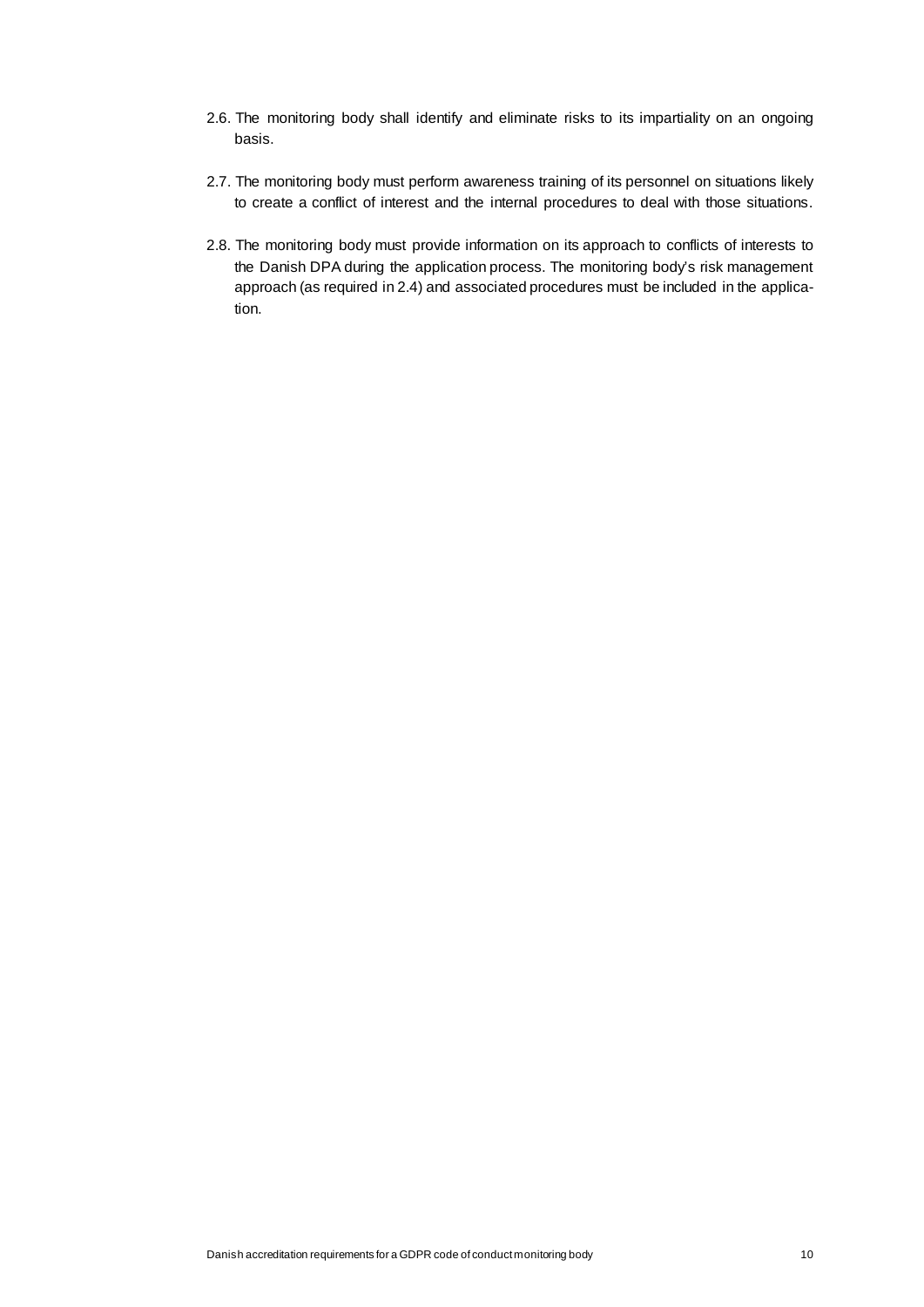# <span id="page-10-0"></span>**3. Expertise**

The monitoring body must have the requisite level of expertise to carry out its role in an effective manner. The requirements below aim to ensure that the monitoring body possesses adequate expertise to effectively monitor the code.

The Danish DPA notes that all codes with monitoring bodies will need to explain the necessary expertise level for their monitoring bodies in order to deliver the code's monitoring activities effectively. The expertise of the monitoring body must be assessed in line with the particular code. Code specific requirements will be dependent on such factors as the particular sector (i.e. in size), the processing activity, the different interests involved and the risks of the processing activities addressed by the code. These code specific requirements will be considered as part of the accreditation. The monitoring body will have to meet the requirements below in any circumstances, whereas further or specific expertise requirements will only need to be met in case that the code of conduct foresees them.

The Danish DPA will assess the monitoring body's fulfilment of the requirements of expertise based on the monitoring body as a whole. As such, the qualifications and experience of all personnel will be included in the assessment.

- 3.1. The monitoring body must have an in-depth knowledge and experience in relation to data protection law as well as the sector and specific data processing activities in relation to the code.
- 3.2. The monitoring body must ensure that personnel conducting its monitoring functions or making decisions on behalf of the monitoring body have appropriate sectoral and data protection expertise and operational experience, training and qualifications such as in the field of auditing, monitoring or quality assurance.
- 3.3. The monitoring body must demonstrate to the Danish DPA during the application process that it does not only meet the requirements in  $3.1 - 3.2$  but also the relevant expertise requirements as defined in the code of conduct.

Evidence of the expertise of the monitoring body may include, but is not limited to:

- a) Documented previous experience of the monitoring body's acting in a monitoring capacity for a particular sector.
- b) Description of the competencies and previous experience of the personnel in the monitoring body.
- c) Documentation of training of the personnel for carrying out the monitoring of compliance.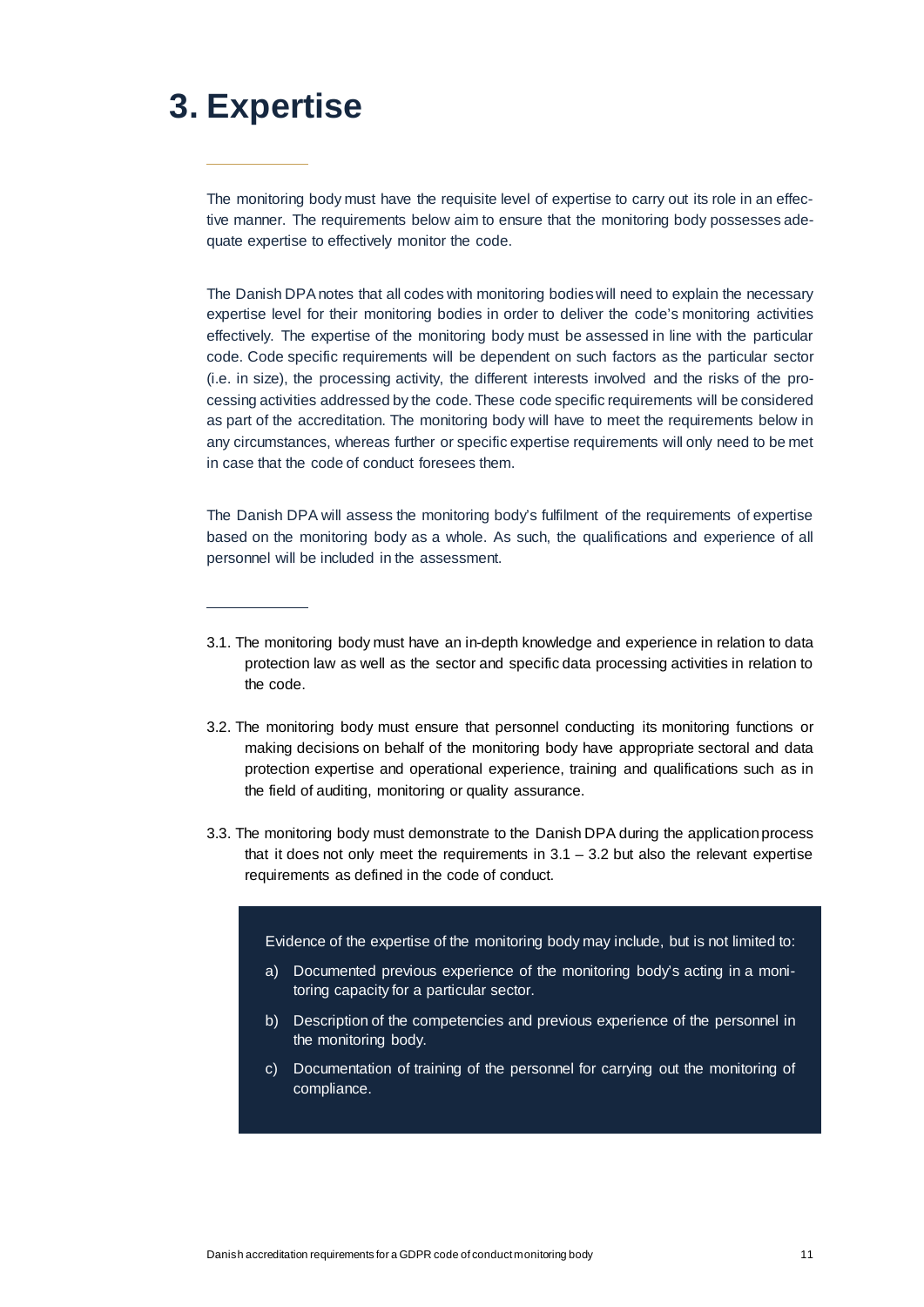# <span id="page-11-0"></span>**4. Established procedures and structures**

The monitoring body must have an operationally feasible monitoring mechanism. The requirements below aim to ensure that the monitoring body's monitoring process is effective in terms of resources and procedures.

The Danish DPA notes that the code itself shall define the corrective measures, and that the monitoring body must apply the corrective measures as defined in the code.

- 4.1. The monitoring body must be provided with the financial stability and resources necessary for the effective performance of its tasks. Resources should be proportionate to the expected size and number of code members, as well as the complexity or degree of risk of the relevant data processing and the expected received complaints.
- 4.2. The monitoring body must establish procedures to assess the eligibility of controllers and processors to comply with the code.

Such procedure may include an assessment of whether the code members processing of personal data falls within the scope of the code.

4.3. The monitoring body must establish regular procedures within a clear and defined timeperiod to actively and effectively monitor the code members' compliance with the code's provisions.

Examples of procedures:

- a) A monitoring procedure that defines the methodology to be applied, i.e. the set of criteria to be assessed, the type of monitoring (self-assessment, offsite or on-site audits, ISO auditing standards etc.), the documentation of the findings etc.
- b) A procedure for the investigation, identification and management of infringements to the code and, when required, the corrective measures as defined by the code.
- 4.4. The monitoring body must establish ad hoc procedures to actively and effectively monitor the code members' compliance with the code's provisions.

Ad hoc monitoring can – as an example – be established on the basis of an inquiry or complaint from a data subject.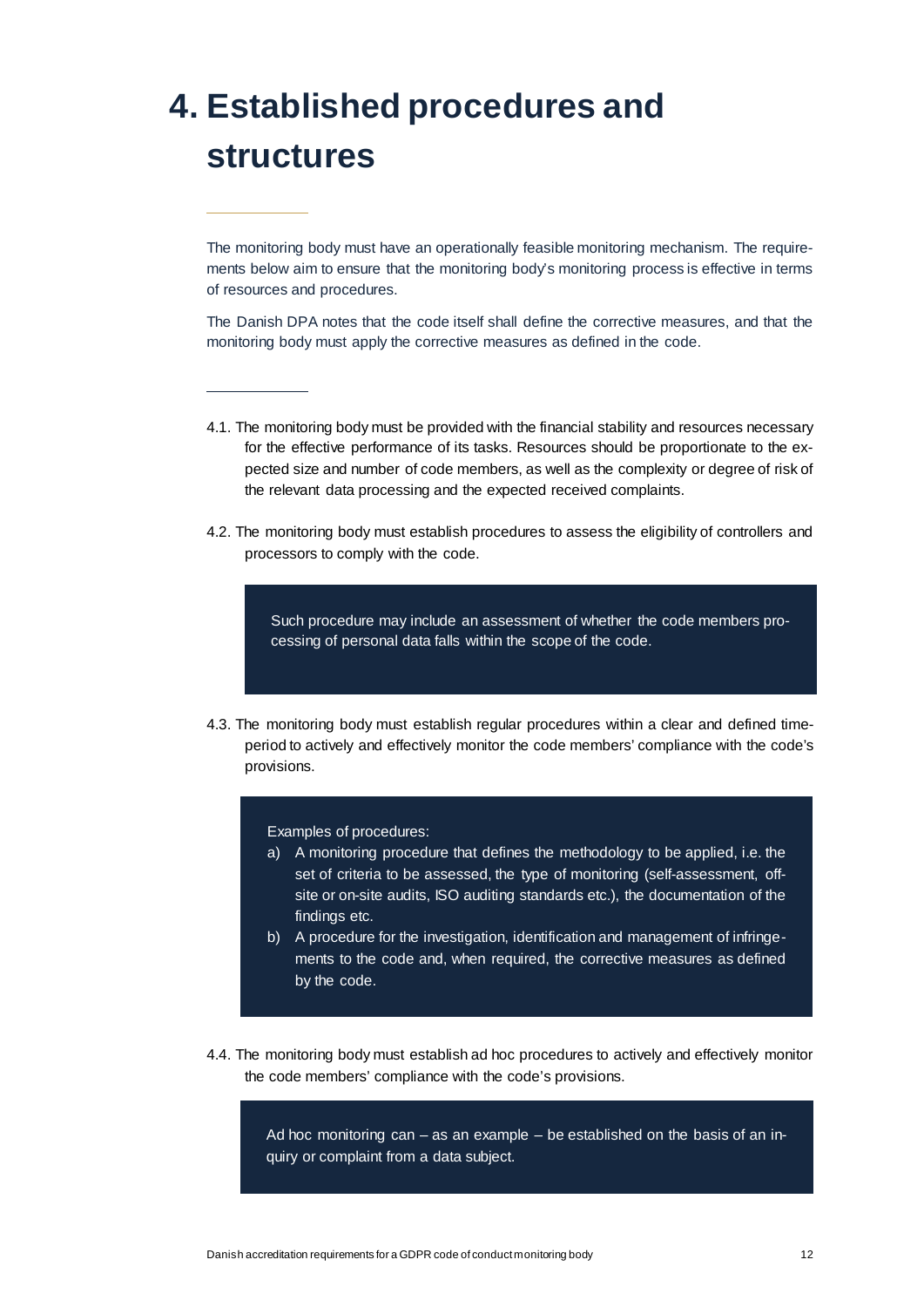- 4.5. The monitoring body's monitoring procedures must address the complete monitoring process, from the preparation of the evaluation to the conclusion of the monitoring and additional controls to ensure that appropriate actions are taken to remedy infringements and to prevent repeated offences.
- 4.6. Procedures to monitor compliance with codes must be adequately specific to ensure a consistent application of the monitoring body's obligation.
- 4.7. The monitoring body must establish procedures to carry out periodic reviews of the code's operation.

Further requirements regarding the code review mechanisms are set out in the requirements section 7.

- 4.8. When establishing the required procedures (to check for eligibility, monitoring and review) the monitoring body must take into account the risk raised by the data processing, the expected size and number of members of the code, geographical scope and complaints received and other relevant factors.
- 4.9. The monitoring body and the personnel are responsible for the management of all information obtained or created during the monitoring process. The monitoring body and its personnel shall keep confidential all information obtained or created during the performance of the monitoring activities, except as required by law or the requirements of this document.
- 4.10. Without prejudice to Danish legislation, the monitoring body must make decisions of its completed monitoring and review procedures available to the public, when they relate to repeated and/or serious violations, such as the ones that could lead to the suspension or exclusions of the controller or processor concerned from the code. Otherwise, the monitoring body must make publication or summaries of decisions or statistical data regarding its completed monitoring and review procedures available to the public.
- 4.11. The monitoring body must demonstrate its assessment for eligibility, monitoring and review procedures to the Danish DPA during the application process.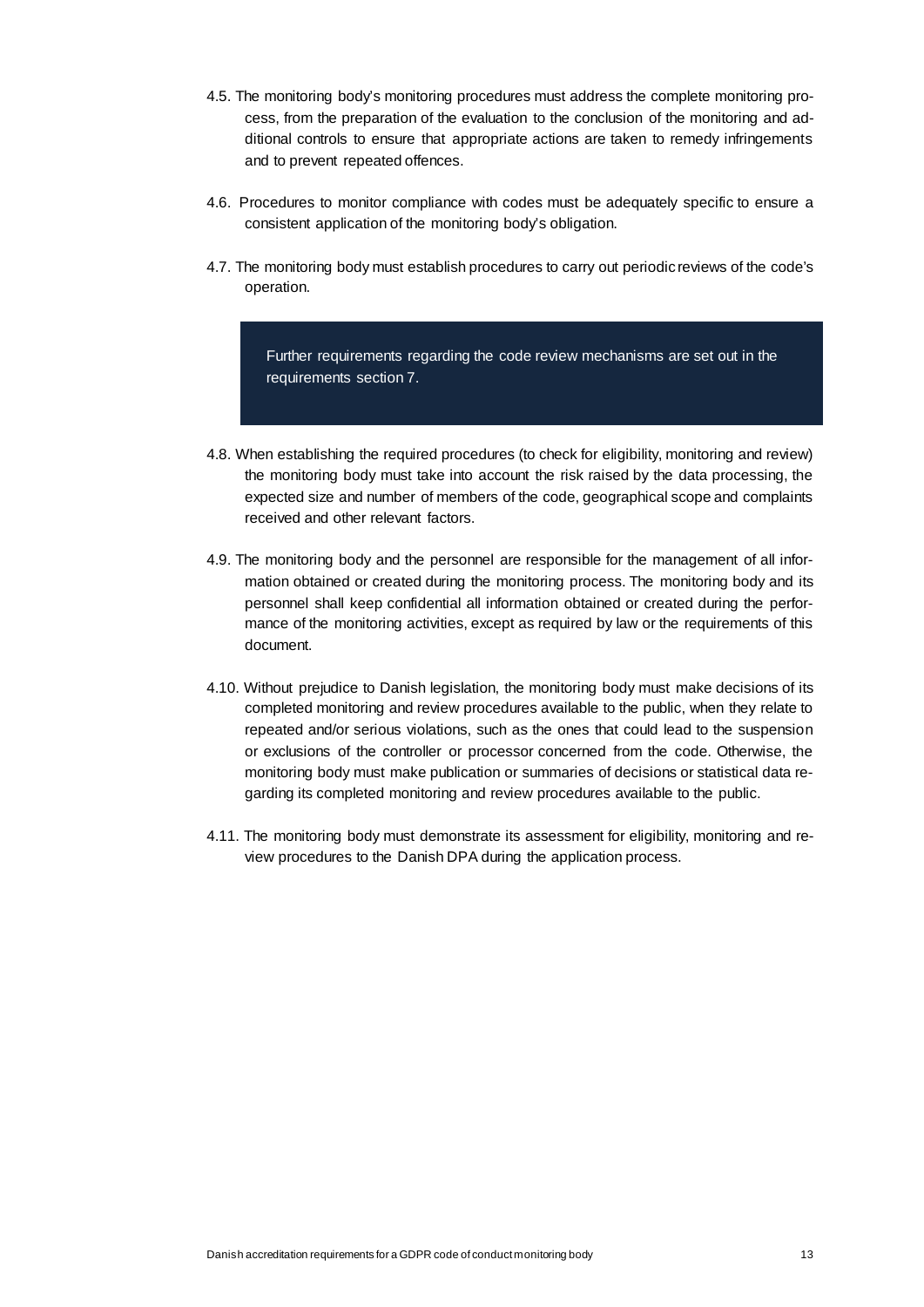## <span id="page-13-0"></span>**5. Transparent complaints handling**

Transparent and publicly available procedures and structures to handle complaints in relation to code members from different sources are an essential element for code monitoring. The requirements below aim to ensure an implementation of an effective complaints handling system.

The Danish DPA notes that accessible complaints procedures should be covered in the code of conduct.

5.1. The monitoring body must establish effective and clear procedures and structures for handling complaints.

Such complaint handling procedures could be a described process to receive, evaluate, track, record and resolve complaints.

- 5.2. In its procedures, the monitoring body must include a right of the complainant and the code member to be heard.
- 5.3. The monitoring body must make the complaint process publicly available and easily accessible. The guidance must be sufficiently transparent for a complainant to comprehend.
- 5.4. The monitoring body shall establish a timeframe for the resolution of complaints and make this information publicly available. The complaints shall be resolved within a reasonable time. If the complaint cannot be resolved within the estimated timeframe, the monitoring body must inform the complainant of the delay, the reason hereof, and of a new timeframe for the resolution of the complaint.

The Danish DPA would normally expect the resolution of non-complex complaints to be dealt with within three months.

- 5.5. The monitoring body shall acknowledge receipt of a complaint within one month.
- 5.6. In cases of breaches of a code, the monitoring body must have established procedures to take immediate action and use the corrective measures as defined in the code of conduct. The aim of such procedures must be to stop the infringement and to avoid future recurrence.
- 5.7. The monitoring body must be able to inform the complainant, the code member and the code owner about the measures taken and its justification without undue delay.
- 5.8. The monitoring body must establish procedures for the resumption of complaints.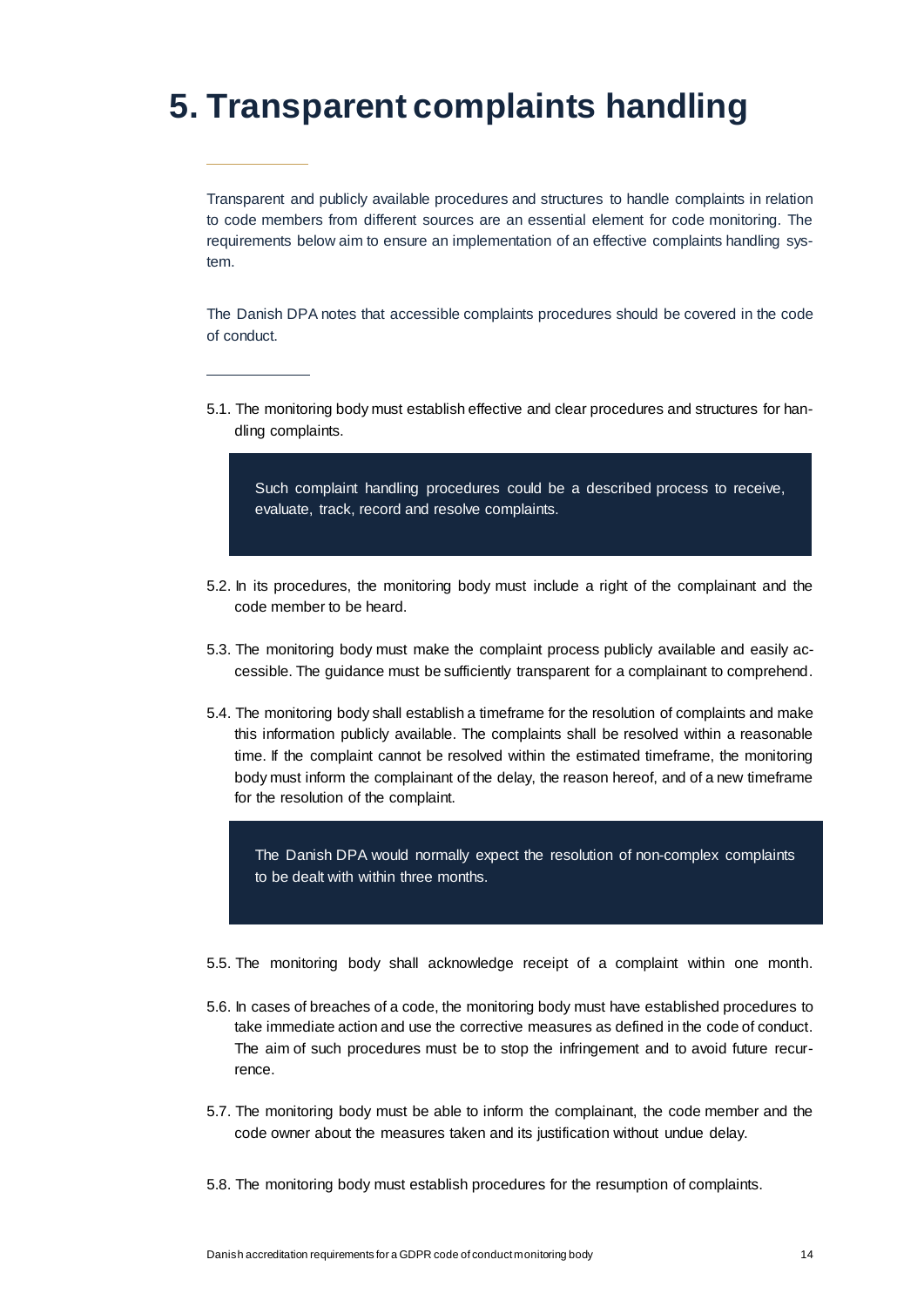- 5.9. The monitoring body must maintain a record of all complaints received and actions taken. The Danish DPA can access the record at any time.
- 5.10. The monitoring body must make information concerning any sanctions leading to suspension or exclusion of code members – and any subsequent lifting hereof – publicly available.
- 5.11. The monitoring body must publish information about the decisions taken in the context of the complaint handling procedure.

The information required in point 5.11 may be provided in the form of general statistical information concerning the number and type of complaints/infringements and the resolutions/corrective measures issued.

- 5.12. The Danish DPA has the competences to monitor the monitoring body's compliance with Article 41 (1) (2) and (4) of the GDPR cf. Article 57 (1) of the GDPR. As such, the monitoring body must establish procedures for informing the complainant hereof and forwarding relevant inquiries regarding the monitoring body's monitoring activity to the Danish DPA.
- 5.13. The monitoring body must demonstrate its complaint handling procedures and structures to the Danish DPA during the application process.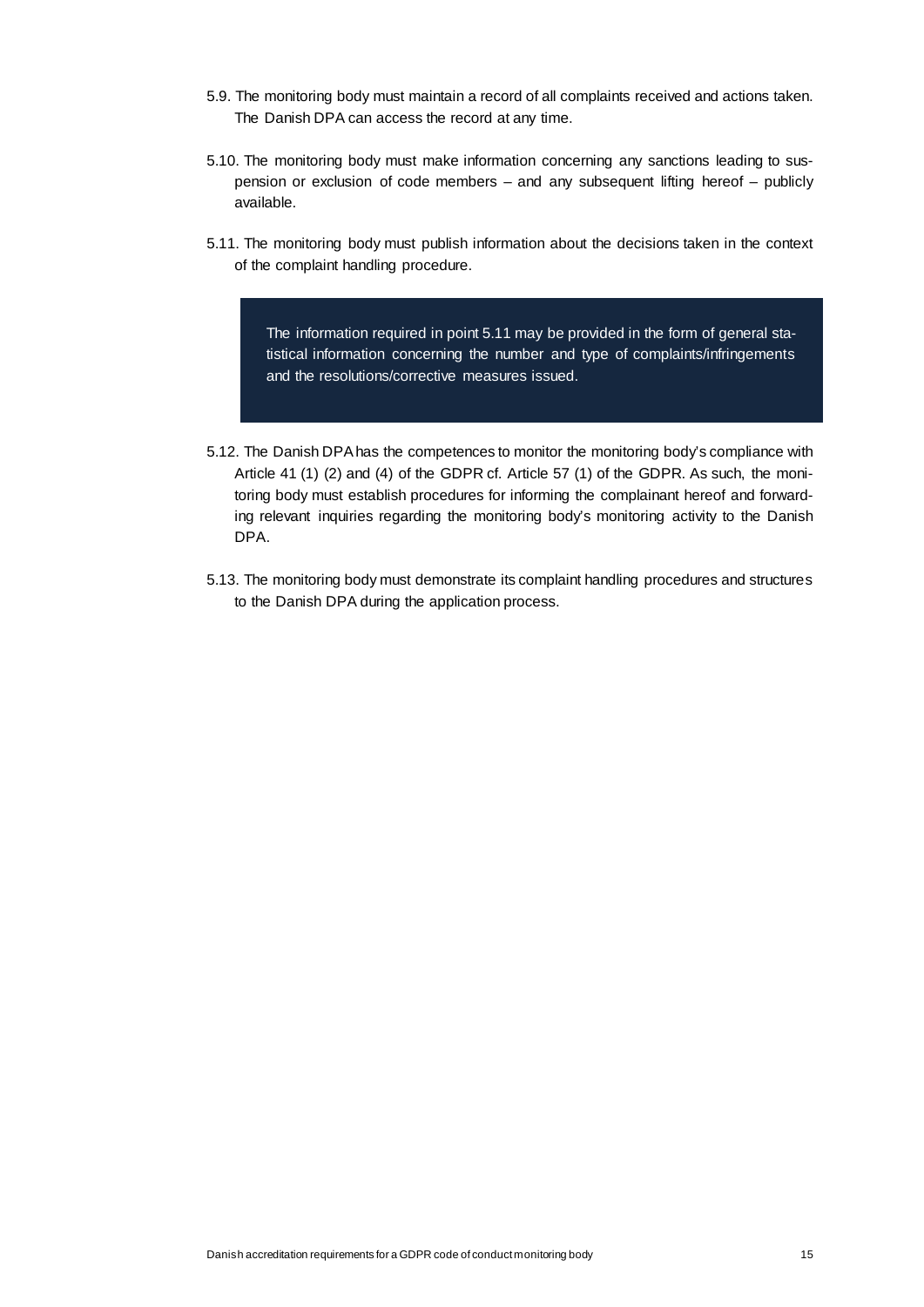# <span id="page-15-0"></span>**6. Communication with the Danish DPA**

The requirements below aim to ensure that the monitoring body's framework allows for an effective communication of actions carried out by the monitoring body in respect of the code to the Danish DPA. This includes information concerning any suspension or exclusion of code members issued by the monitoring body and any substantial changes to the monitoring body. A substantial change will result in a review of the accreditation.

- 6.1. The monitoring body must set out clear reporting mechanisms to allow for reporting without undue delay of any repeated or serious infringements (which would result in severe actions such as suspensions or exclusion from the code) issued by the monitoring body to the Danish DPA. This report shall as minimum:
	- a) Inform the Danish DPA without any undue delay and in writing of the corrective measure providing valid reasons for the decision.
	- b) Provide information outlining details of the infringement.
	- c) Provide information and evidence of the actions taken.
- 6.2. The monitoring body must be able to provide relevant information of any of its actions upon the request of the Danish DPA.
- 6.3. The monitoring body must have a documented procedure for reviewing and lifting a suspension or exclusion of a code member and notifying the code member and the Danish DPA of the outcome of the review.
- 6.4. The monitoring body must set out reporting mechanisms to allow for regular reporting of the results of the monitoring body's reviews of the code to the Danish DPA.
- 6.5. The monitoring body must inform the Danish DPA without undue delay of any substantial changes to the monitoring body.

Substantial changes may include:

- a) Changes to the monitoring body's legal, commercial, ownership or organizational status and key personnel.
- b) Changes to resources and locations.
- c) Any changes to the basis of accreditation.
- d) Any other information, which is likely to call into question its independence, expertise and the absence of any conflict of interests or to adversely affect its full operation.
- 6.6. The monitoring body must demonstrate its reporting mechanisms to the Danish DPA during the application process.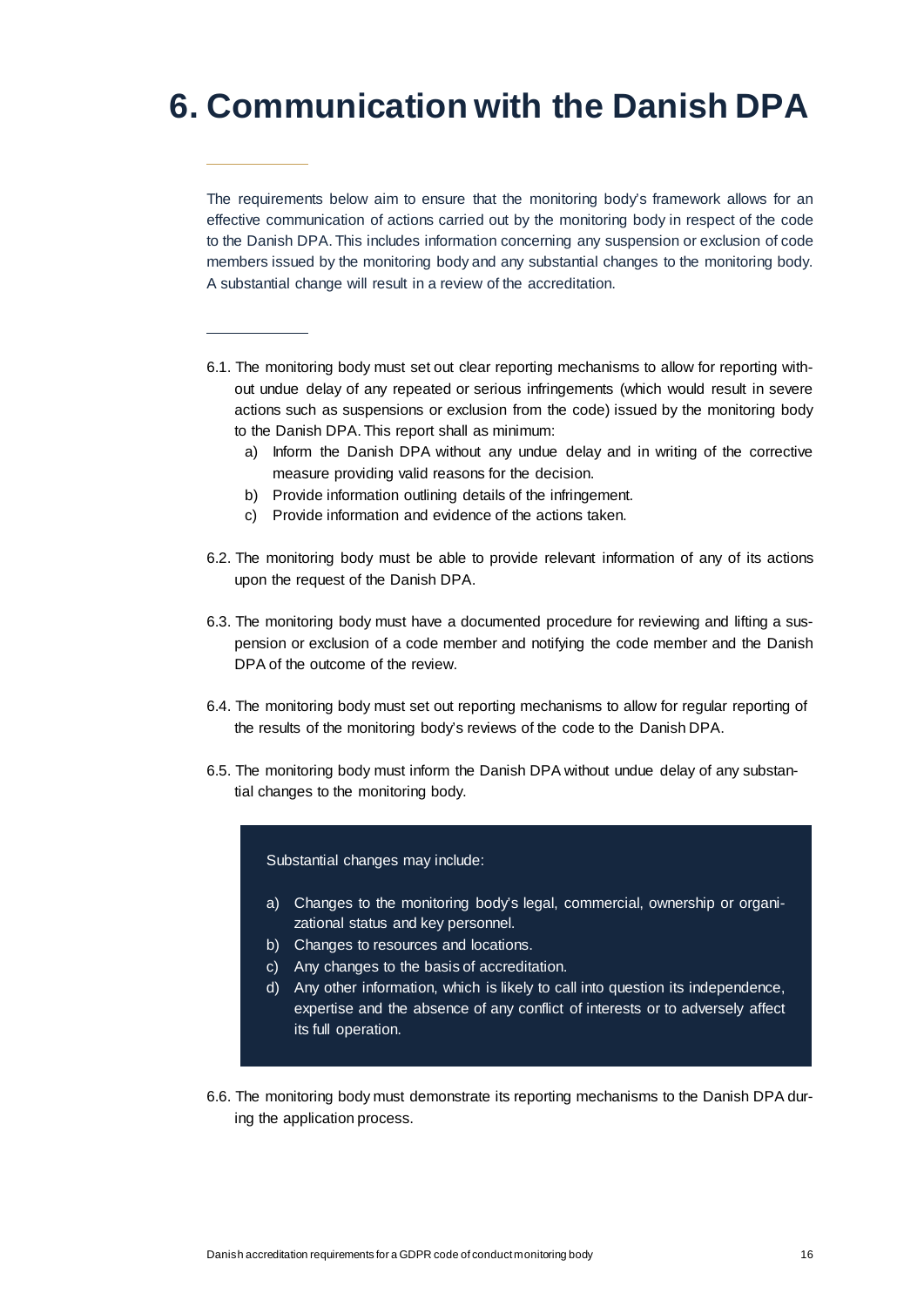#### <span id="page-16-0"></span>**7. Code review mechanisms**

The requirements below aim to ensure that the monitoring body continuously reviews the code in accordance with the review mechanisms outlined in the code to ensure that the code remains relevant and continues to contribute to the proper application of the GDPR.

The Danish DPA notes that it is the role of the code owner to ensure the continued relevance and compliance of the code of conduct with applicable legislation. The monitoring body is not responsible to carry out that task, but it shall contribute to any review of the code. As a result of a code review, amendments or extensions to the code may be made by the code owner.

- 7.1. The monitoring body must contribute to carry out reviews of the code as outlined in the code of conduct.
- 7.2. The monitoring body must ensure that it has documented plans and procedures to review the operation of the code.
- 7.3. When reviewing the code, the monitoring body must assess whether the code remains relevant to the members and continues to meet the application of the GDPR. Such assessment should as a minimum take into account if there are changes in the application and interpretation of the law or new technological developments which might have an impact upon the data processing carried out by the members or the provisions of the code.
- 7.4. The monitoring body shall provide the code owner and any other entity referred to in the code with an annual report on the operation of the code. The report shall include:
	- a) Confirmation that a review of the code has taken place and information on the monitoring body's findings and assessments due to the review and whether amendments to the code are required.
	- b) Information concerning data breaches by code members, complaints managed and the type and outcome of monitoring functions that have taken place. This information could include but is not limited to general statistical information concerning the number and type of data breaches, complaints, infringements and the resolutions/corrective measures issued.
	- c) Confirmation that there are no substantial changes to the monitoring body.
	- d) Information concerning new members to the code.
- 7.5. The monitoring body shall apply code updates as instructed by the code owner.
- 7.6. The monitoring body shall ensure that information concerning its completed review procedures and the annual report on the operation of the code are documented and made available to the Danish DPA upon request.
- 7.7. The monitoring body shall demonstrate its review procedures to the Danish DPA during the application process.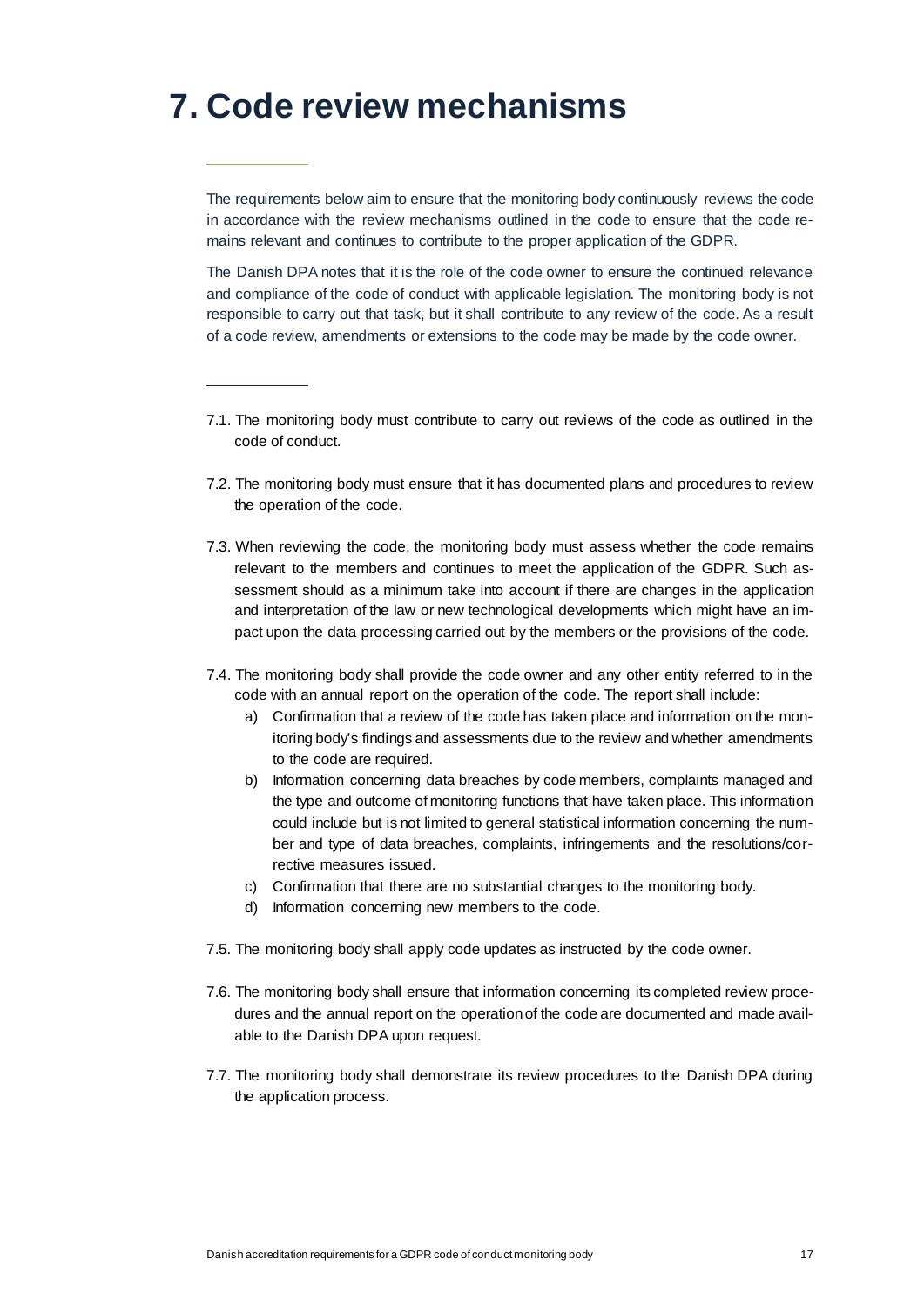#### <span id="page-17-0"></span>**8. Legal status**

The monitoring body can be set up or established in a number of different ways, for example as a limited company, an association, an internal department within the code owner's organization or as a natural person. Whichever form the monitoring body takes, it must demonstrate that it has an appropriate standing to carry out its monitoring role and meet the resulting responsibilities.

The arrangements governing establishment and membership of the monitoring body, its decision-making process, operational rules and duration as well as the resources made available to it shall ensure that the monitoring body can fulfil its monitoring functions and meet the resulting responsibilities for its whole duration

The Danish DPA notes that a monitoring body is solely responsible for its function and tasks set out in Article 41 of the GDPR. The monitoring body is not responsible for the code members' compliance with the provisions of the GDPR.

- 8.1. The monitoring body must be established in the EEA.
- 8.2. The monitoring body must be capable of being legally responsible for its monitoring activities.
- 8.3. During the application process, the monitoring body must demonstrate to the Danish DPA that it is able to take appropriate action in line with Article 41 (4) of the GDPR and that it can meet the resulting responsibilities.

Evidence will depend on the structure of the monitoring body but may include:

- a) Details on the company and business for instance in relation to date for incorporation, the company's identification number (CVR-number), responsible officers, number of employees, relationships to companies/organizations, ownership charts etc.
- b) Details on relevant resources.
- c) Relevant contracts, agreements, terms of references etc.
- 8.4. During the application process, the monitoring body must confirm to the Danish DPA that it is responsible for its monitoring role.
- 8.5. The monitoring body must demonstrate that the body is able to deliver the code of conduct's monitoring mechanism over a suitable period of time.

The code of conduct itself will demonstrate that the operation of the code's monitoring mechanism is sustainable over time.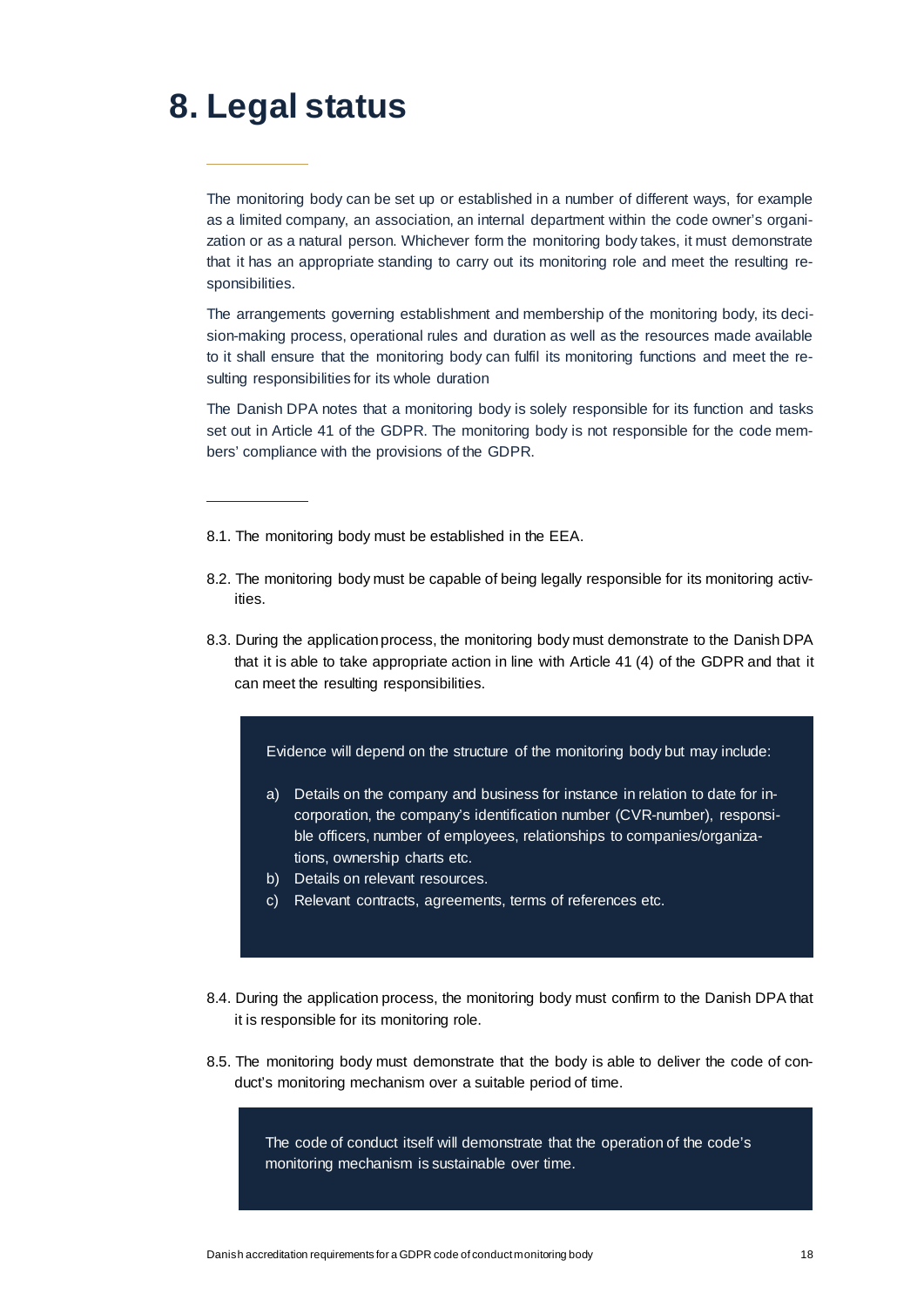8.6. When the monitoring body is a natural person, it must be demonstrated that adequate resources are available for the natural person's specific duties and responsibilities as a monitoring body. Furthermore, it must be considered and documented, how the monitoring role is ensured in case of a resignation or temporary inability of the person concerned.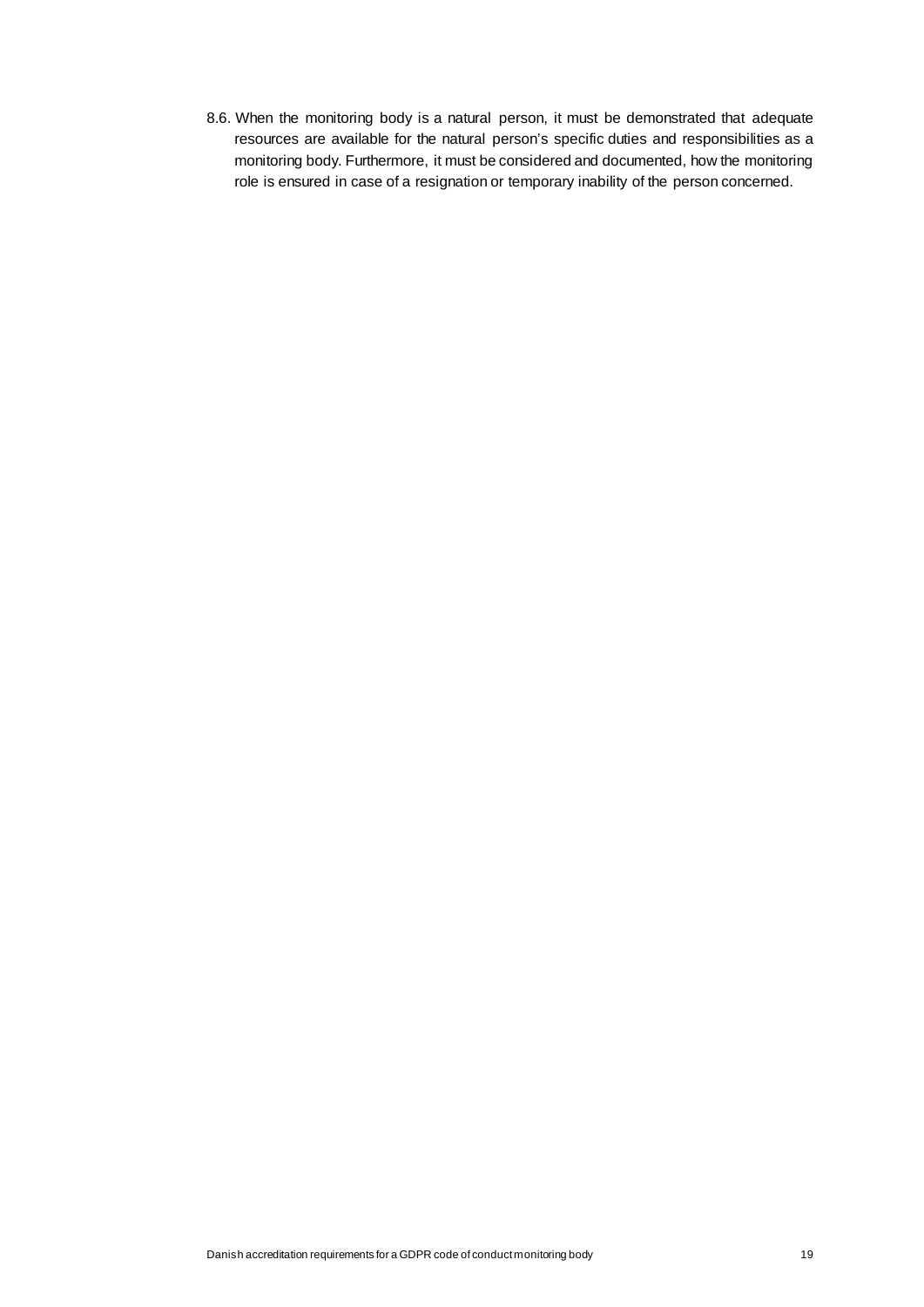### <span id="page-19-0"></span>**9. Subcontracting**

The monitoring body can subcontract some of its activities to other parties, i.e. in relation to performing audits. When using subcontractors the obligations applicable to the monitoring body will be applicable in the same way to the subcontractor. The use of a subcontractor does not remove the responsibility of the monitoring body. The requirements below aim to ensure that the monitoring body's subcontracted activities are documented and has sufficient guarantees.

- 9.1. The decision making process cannot be sub-contracted.
- 9.2. Where a monitoring body uses subcontractors, the monitoring body must ensure that sufficient guarantees are in place in terms of the knowledge, reliability and resources of the sub-contractor and that obligations applicable to the monitoring body are applicable in the same way to the subcontractor.

Point 9.2 can be demonstrated with evidence that may include:

- a) Providing written contracts or agreements to outline for instance responsibilities, confidentiality, what type of data will be held and a requirement that the data is kept secure.
- b) A clear procedure for subcontracting shall also be documented and include the conditions under which this may take place, an approval process and the monitoring of subcontractors.
- c) The monitoring body shall ensure sufficient documented procedures to guarantee the independence, expertise and lack of conflicts of interests of the subcontractors.
- 9.3. The monitoring body shall identify all of its subcontractors and provide information to the Danish DPA on their tasks and the role they carry out when the monitoring body applies for accreditation. The monitoring body shall provide the same information to the Danish DPA, if the monitoring body hires a subcontractor after the accreditation. The Danish DPA must also be informed, if the monitoring body stops using any of its subcontractors.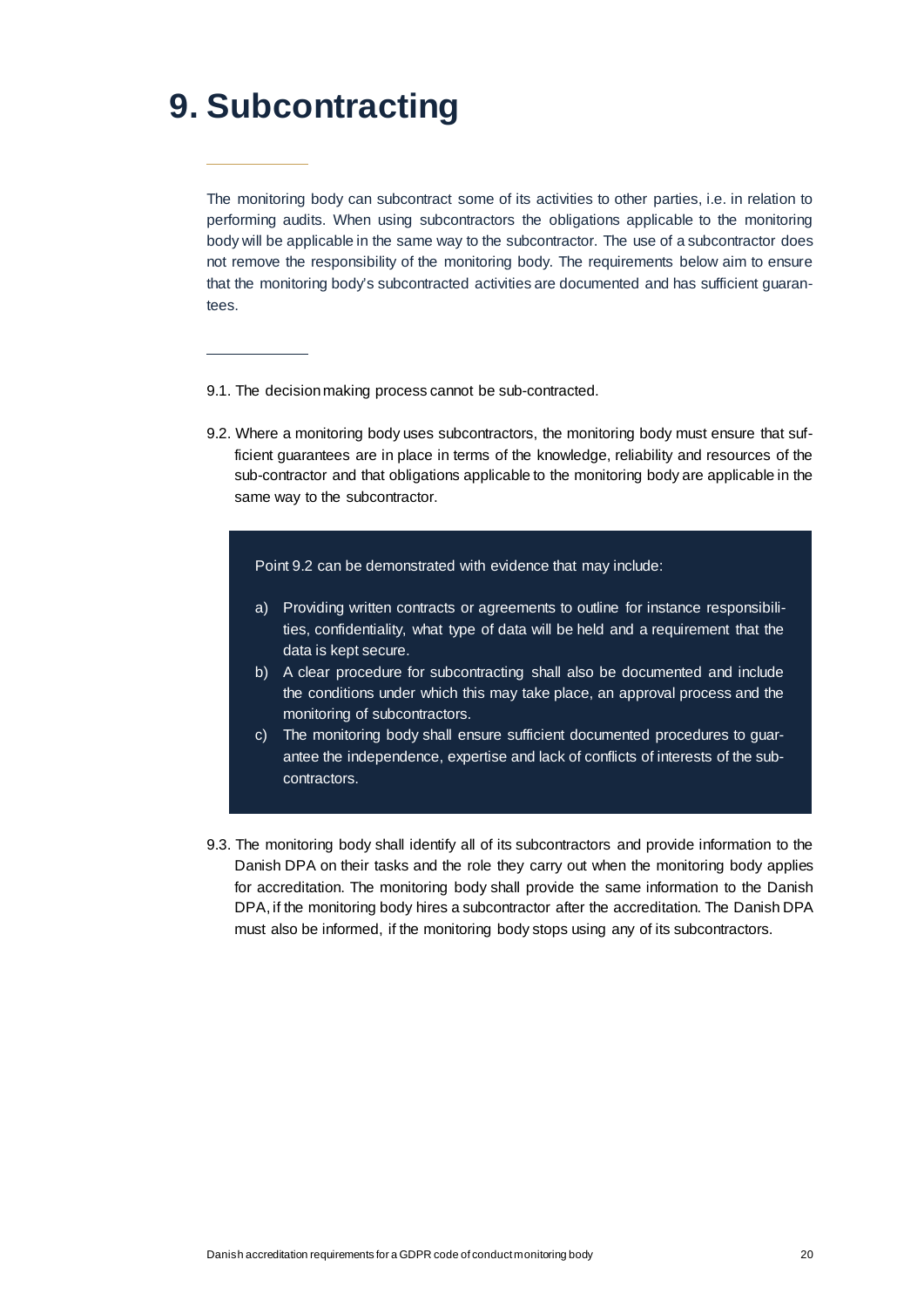#### **Danish accreditation requirements for a GDPR code of conduct monitoring body** © 2020 Datatilsynet

Eftertryk med kildeangivelse er tilladt

Udgivet af: Datatilsynet Carl Jacobsens Vej 35 2500 Valby T 33 19 32 00 [dt@datatilsynet.dk](mailto:dt@datatilsynet.dk) [datatilsynet.dk](http://www.datatilsynet.dk/)

ISBN (www): Klik og skriv ISBN-nummber